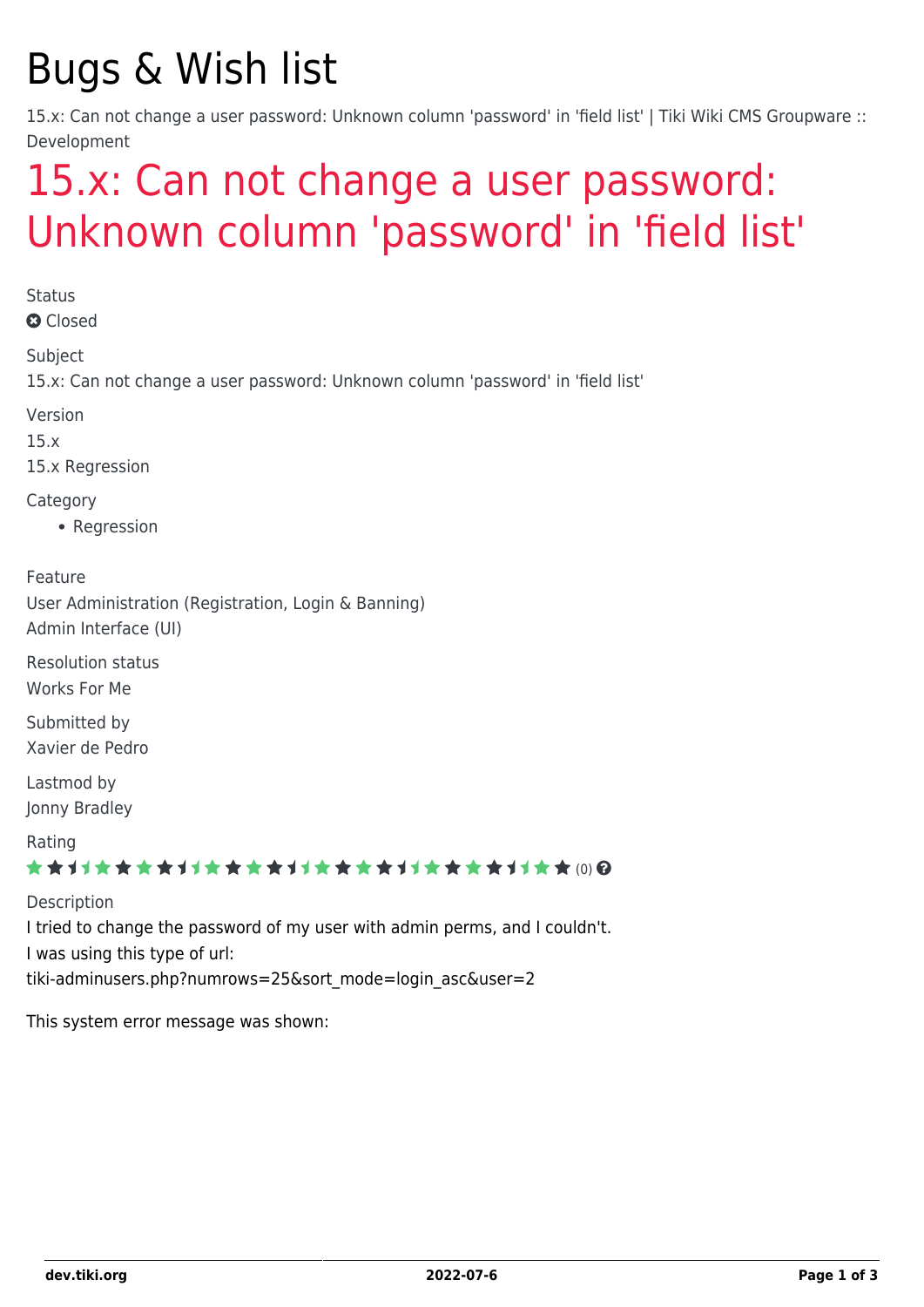```
System error.
 El siguiente mensaje de error fue devuelto:
   Unknown column 'password' in 'field list'
 The query was:
 update `users users` set `hash`=?, `password`=?, `pass confirm`=?, `provpass`=? where binary
 `login`=?
 Values:
 $1$U7wIlongstringhhere5utVMvA1
 14numbershere85
 UserName
 The built query was likely:
 update `users users` set `hash`='$1$U7wIlongstringhhere5utVMvA1' ,`password`=''
 ,`pass_confirm`='14numbershere85', `provpass`='' where binary `login`='UserName'
 Things to check:
 Is your database up and running?
 Is your database corrupt? Please see how to repair your database
 Are your database credentials accurate? (username, database name, etc in db/local.php)
 Did you complete the Tiki Installer?
 Please see the documentation for more information.
Workaround
Tried on my local and it was fine, so a local db weirdness i guess?
Importance
8
Easy to solve?
5
Priority
40
Demonstrate Bug (Tiki 19+)
Please demonstrate your bug on show2.tikiwiki.org
Create show2.tikiwiki.org instance
Ticket ID
6015
Created
Monday 04 July, 2016 14:14:23 GMT-0000
by Xavier de Pedro
LastModif
```